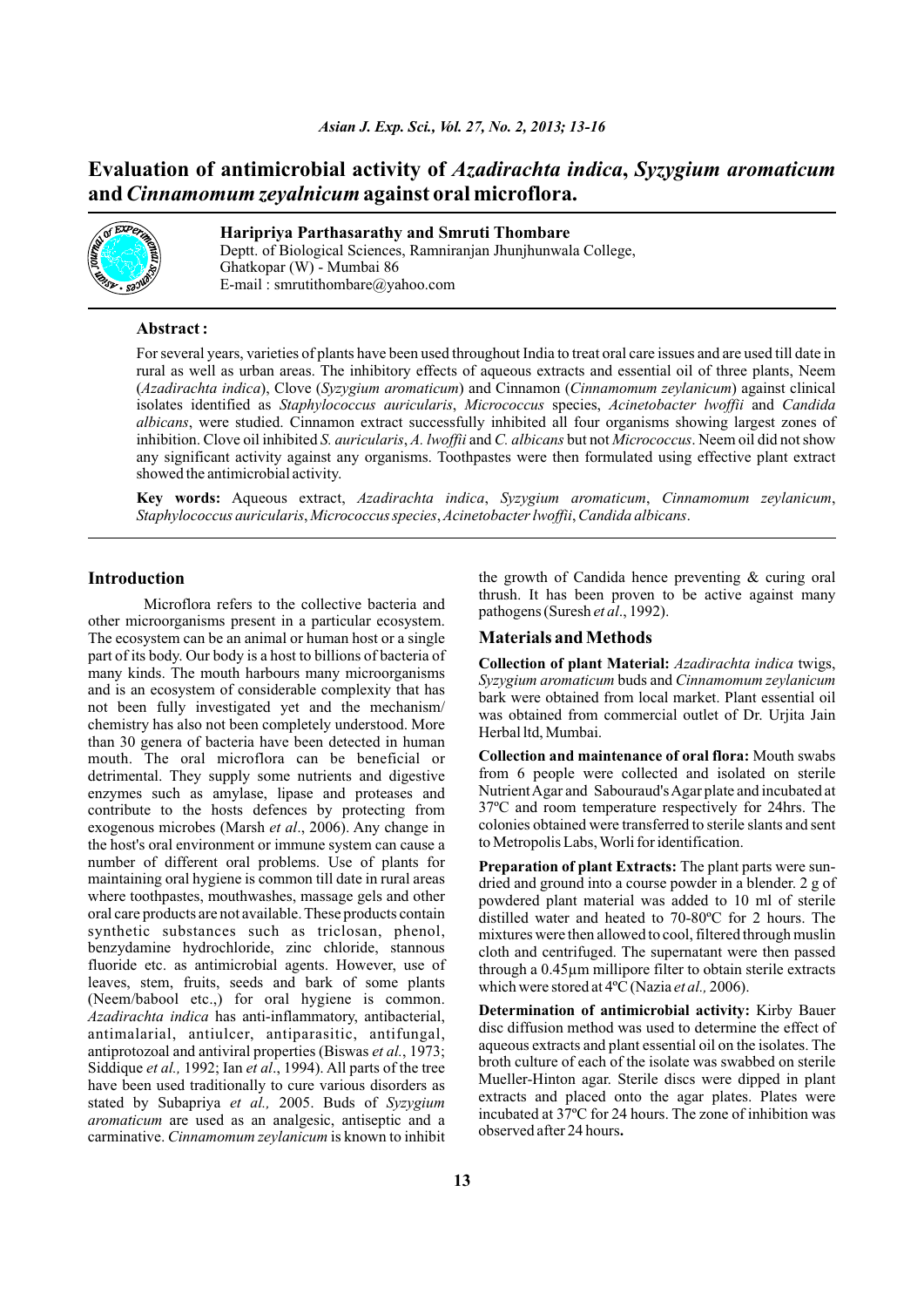### **Formulation of herbal toothpaste:**

The herbal toothpaste was prepared as per the formulation given by Jadge, 2008. The ingredients and quantities were mixed(Table 1).

# **Evaluation of toothpaste's activity against the isolates**

Agar cup Method was used for testing the antimicrobial activity of the toothpastes prepared using the essential oil. The broth culture of the isolates was swabbed on Mueller-Hinton agar plates. Wells were bored using sterile borer. Toothpaste formulations were added in the wells and plates were incubated at 37ºC for 24 hours. The zone of inhibition was observed after 24 hours**.** For each strain a control was maintained using a formulation without the active ingredient.

### **Results and discussion**

Asikainen and Chen ( 2000) stated that the oral ecology is different from person-to-

person in transmission of *Actinobacillus actinomycetemcomitans* and *Porphyromonas gingivalis*

Smith (1993) studied the oral streptococcal colonization of infants while Pearce (1995) found viridans streptococci in the oral cavity of human neonates. In the present study the isolates form the oral cavity were identified as *Staphylococcus auricularis*, *Micrococcus species*, *Acinetobacter lwoffii* and *Candida albicans.* 

Aqueous extract of *Azadirachta indica* and *Syzygium aromaticum* could not inhibit any of the culture. Essential oil of *Azadirachta indica* showed the activity only against *S. auricularis.* The essential oil of *Syzygium aromaticum* was found to be effective against *Staphylococcus auricularis, Acinetobacter lwoffii* and *Candida albicans.* Aqueous extract and the essential oil of Cinnamomum *zeylanicum* were found to be effective against all the four isolates. These results have been compiled in Table 2*.*

The toothpastes formulated were found to be effective against the isolates. The zone sizes observed after 24 hrs incubation are tabulated in Table 3.The activity of cinnamon is due to the presence of cinnamaldehyde that inhibits amino acid decarboxylase activity as suggested by Wendakoon and Sakaguchi (1995). Cinnamon oil contains benzoic acid, benzaldehyde and cinnamic acid whose lipophyllic part is responsible for its antimicrobial properties (Ramos-Nino *et al*., 1996). Both clove and cinnamon contain eugenol, which is known to be bacteriostatic and bactericidal depending on the concentration used (Pelczar *et. al.*, 1988). Essential oil from cinnamon bark also contains cinnamyl acetate (8.7%), which increases the activity of the parent compound (Gupta *et al.,* 2008). The mechanisms or modes of action of the compounds on the bacteria and fungi include cytoplasmic granulation, cytoplasmic membrane rupture and inhibition of intracellular and extracellular enzymes. The mechanism of oils is generally hydrophobicity leading to partition in the lipid bilayer of the cell membrane, leading to alteration in the permeability and consequent leakage of cell contents. It also inhibits respiration in the cell and causes potassium ion leakage.

The present study suggests that the aqueous extracts were not able to inhibit the isolates. However, essential oil can inhibit the growth at larger extent. Further study of the components responsible for the biological activity is required and possibly a combination of these components would yield better results. The tooth pastes also were found to be effective in controlling the growth of these organisms hence such an herbal product may have a potential to replace the standard formulations.

| Ingredient             | Quantity in % |  |  |
|------------------------|---------------|--|--|
| Calcium Carbonate      | 35.00         |  |  |
| Sodium Lauryl Sulphate | 01.50         |  |  |
| Glycerin               | 30.00         |  |  |
| Sodium Alginate        | 01.00         |  |  |
| Sodium Benzoate        | 00.12         |  |  |
| Sodium saccharine      | 00.30         |  |  |
| <b>Plant Extract</b>   | 02.50         |  |  |
| Purified water         | q.s.          |  |  |

### **Table 1: Formulation of Toothpaste**

# **Table 2: Evaluation of antimicrobial activity of plant extracts**

| Plant                                       | Average Zone size in mm |                 |                 |                |                |                |              |                |
|---------------------------------------------|-------------------------|-----------------|-----------------|----------------|----------------|----------------|--------------|----------------|
|                                             | <i>S.auricularis</i>    |                 | Micrococcus spp |                | A.lwoffii      |                | C.albicans   |                |
|                                             | A.E                     | E.O             | A.E             | E.O            | A.E            | E.O            | A.E          | E.O            |
| A. indica                                   | No                      | $13.30 \pm 1.5$ | No              | No.            | No.            | N <sub>0</sub> | No.          | N <sub>0</sub> |
|                                             | Zone                    |                 | Zone            | Zone           | Zone           | Zone           | Zone         | Zone           |
| S. aromaticum                               | N <sub>0</sub>          | $26.0 \pm 1$    | N <sub>0</sub>  | No.            | N <sub>0</sub> | $18.0 \pm 1$   | No.          | $26.3 \pm 0.5$ |
|                                             | Zone                    |                 | Zone            | Zone           | Zone           |                | Zone         |                |
| C. zeylanicum                               | $11.00 \pm 1$           | $45.3 \pm 3$    | $11.6 \pm 0.5$  | $23.6 \pm 1.5$ | $11.3 \pm 0.5$ | $22.3 \pm 2.5$ | $11.0 \pm 0$ | $45.6 \pm 1$   |
| Key: AE: Aqueous extract, EO: Essential oil |                         |                 |                 |                |                |                |              |                |